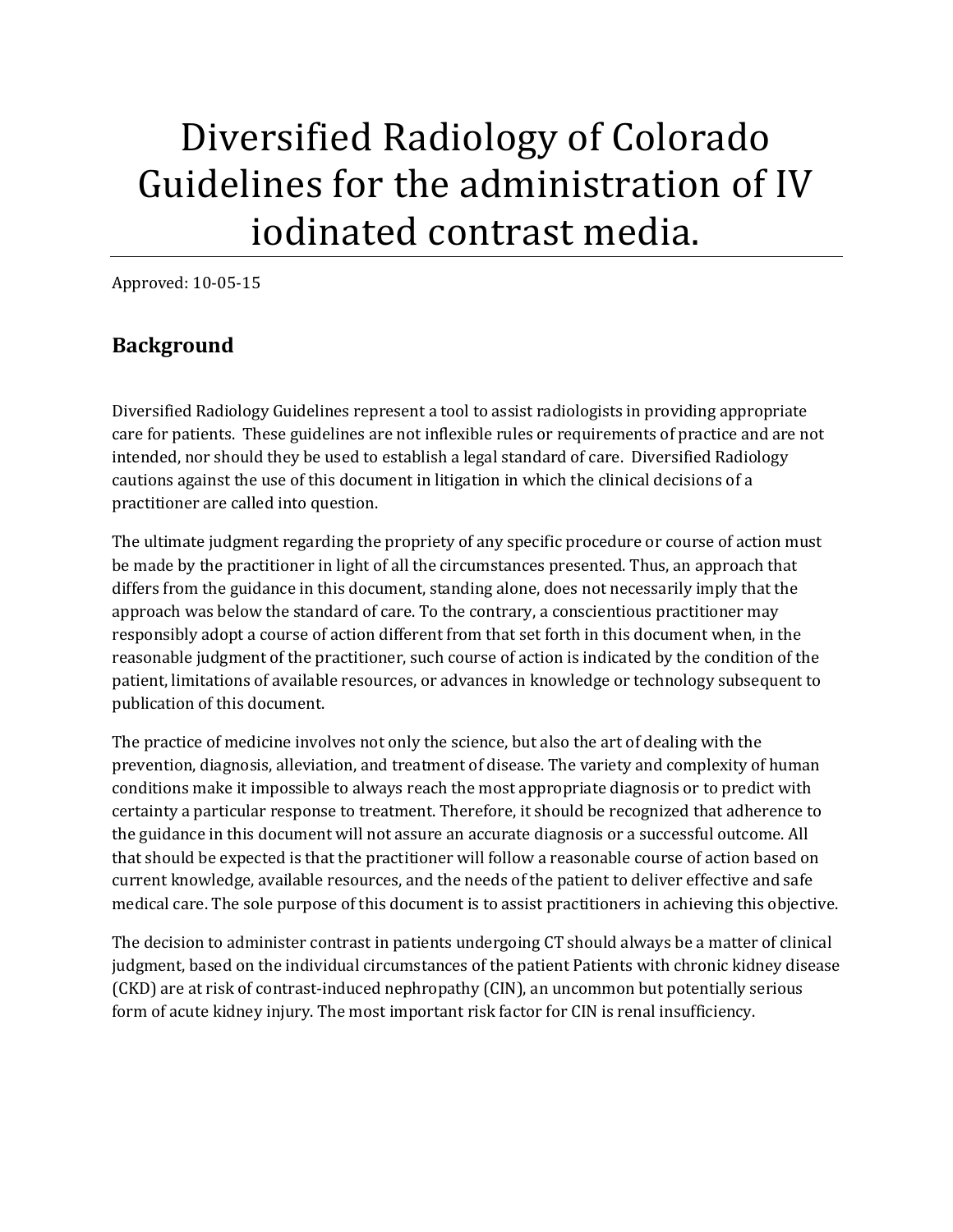#### **Screening patients for chronic kidney disease**

Diversified Radiology recommends routinely screening patients undergoing CT examinations to identify those individuals with CKD and thus at potential risk of CIN. Patients should be screened by asking these four questions:

- 1. What is your current age?
- 2. Do you have diabetes?
- 3. Do you have hypertension requiring medication?
- 4. Do you have ANY problems with your kidneys (such as transplant, single kidney, kidney cancer, kidney surgery, dialysis)?
- *If patient is less than 60 years of age and answers NO to questions 2-4*, IV contrast will be administered.
- *If a patient is older than 60 years of age and/or answers YES to any of these questions*, an assessment of renal function should be performed as detailed below, before administering IV contrast.

### **Assessment of Renal Function in patients with CKD and/or CIN risk factors**

A baseline serum creatinine (with or without eGFR) should be available or obtained before the injection of contrast medium in all patients considered at risk for CIN (as defined by above screening questions). The serum creatinine measurement should preferably be within the last 30 days for outpatients and more recent for inpatients, preferably within the last 7 days, unless there is acutely decreasing renal function in which case the serum creatinine level should be from the day of the exam.

#### **Contrast administration with GFR <40**

Avoidance of iodinated contrast: Concern for the development of CIN is a relative but not absolute contraindication to the administration of intravascular iodinated contrast medium in at-risk patients. The risk of clinically relevant renal dysfunction is very low. **There is no agreed-upon threshold of serum creatinine elevation or eGFR declination beyond which the risk of CIN is considered so great that intravascular iodinated contrast medium should never be administered.** In fact, since each contrast medium administration always implies a risk-benefit analysis for the patient, contrast medium administration for all patients should always be taken in the clinical context, considering all risks, benefits and alternatives.

**eGFR <40:** The technologist should ideally speak directly with a radiologist prior to administering any IV contrast unless the situation is deemed emergent by the ordering physician. (One exception to this rule is patients with end stage renal disease on **permanent** renal dialysis.\*)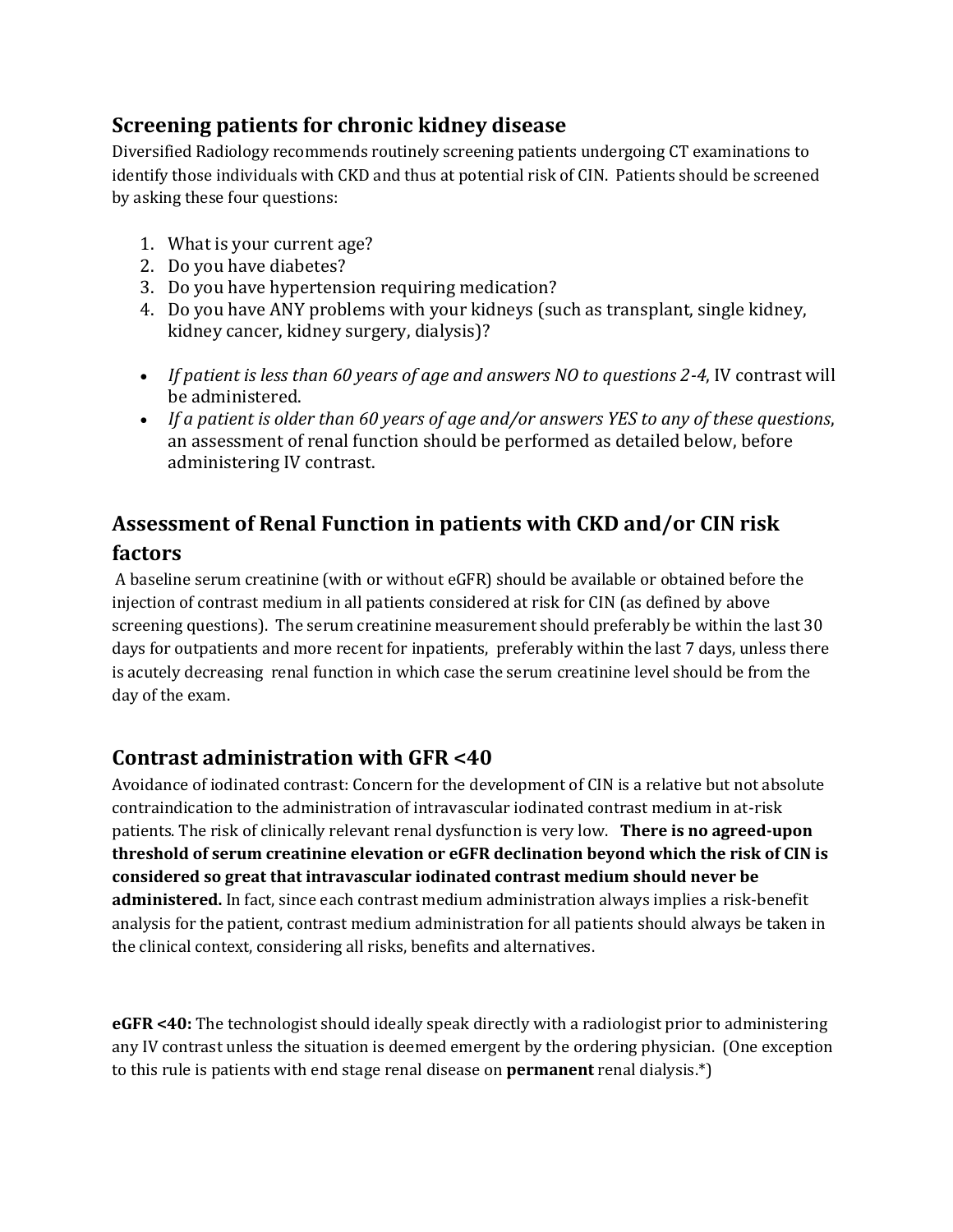**eGFR <30:** is a relative contraindication to intravenous iodinated contrast administration; but not an absolute contraindication. Iodinated contrast should not be administered unless considered diagnostically imperative and the benefits of contrast outweigh the risk of CIN. In this scenario we recommend the referring attending physician and radiologist discuss risk vs. benefit and that the attending physician document this conversation and need for contrast in the patient's medical record. (An exception to this rule is patients with end stage renal disease on **permanent** renal dialysis.\*)

#### **CIN prevention**

The major preventive action to mitigate the risk of CIN is to provide intravenous volume expansion prior to contrast medium administration . The ideal infusion rate and volume is unknown, but isotonic fluids are preferred (Lactated Ringer's or 0.9% normal saline).

Possible hydration options (for patients without contraindication) include:

**Oral hydration:** Consider at least 500 ml (i.e. 2 cups) before contrast administration. After the procedure, the patient should drink at least 1 cup of water per hour for 8 hours or

**IV Hydration:** Consider normal saline (NS) 250 cc prior to the CT examination and 250 cc following the examination.

## *Special Circumstances:*

### **\*Renal dialysis patients**

Patients with anuric end-stage chronic kidney disease who do not have a functioning transplant can receive intravascular iodinated contrast medium without risk of further renal damage because their kidneys are no longer functioning. However, there is a theoretical risk of converting an oliguric patient on dialysis to an anuric patient on dialysis by exposing him or her to intravascular iodinated contrast medium

#### **\*Multiple doses of iodinated contrast in single day**

There is insufficient evidence to specifically endorse the decision to withhold a repeat contrast medium injection until more than 24 hours have passed since the prior injection, nor to recommend a specific threshold of contrast medium volume beyond which additional contrast media should not be given within a 24-hour period. Further, obtaining a serum creatinine measurement between two closely spaced iodinated contrast medium-enhanced studies is unlikely to be of any benefit given the slow nature of change of serum creatinine in patients with AKI.

Therefore, the decision to administer closely spaced contrast-enhanced studies is clinical and subjective, with high-risk patients (e.g., Stage IV and Stage V chronic kidney disease, AKI) treated with greater caution than the general population.